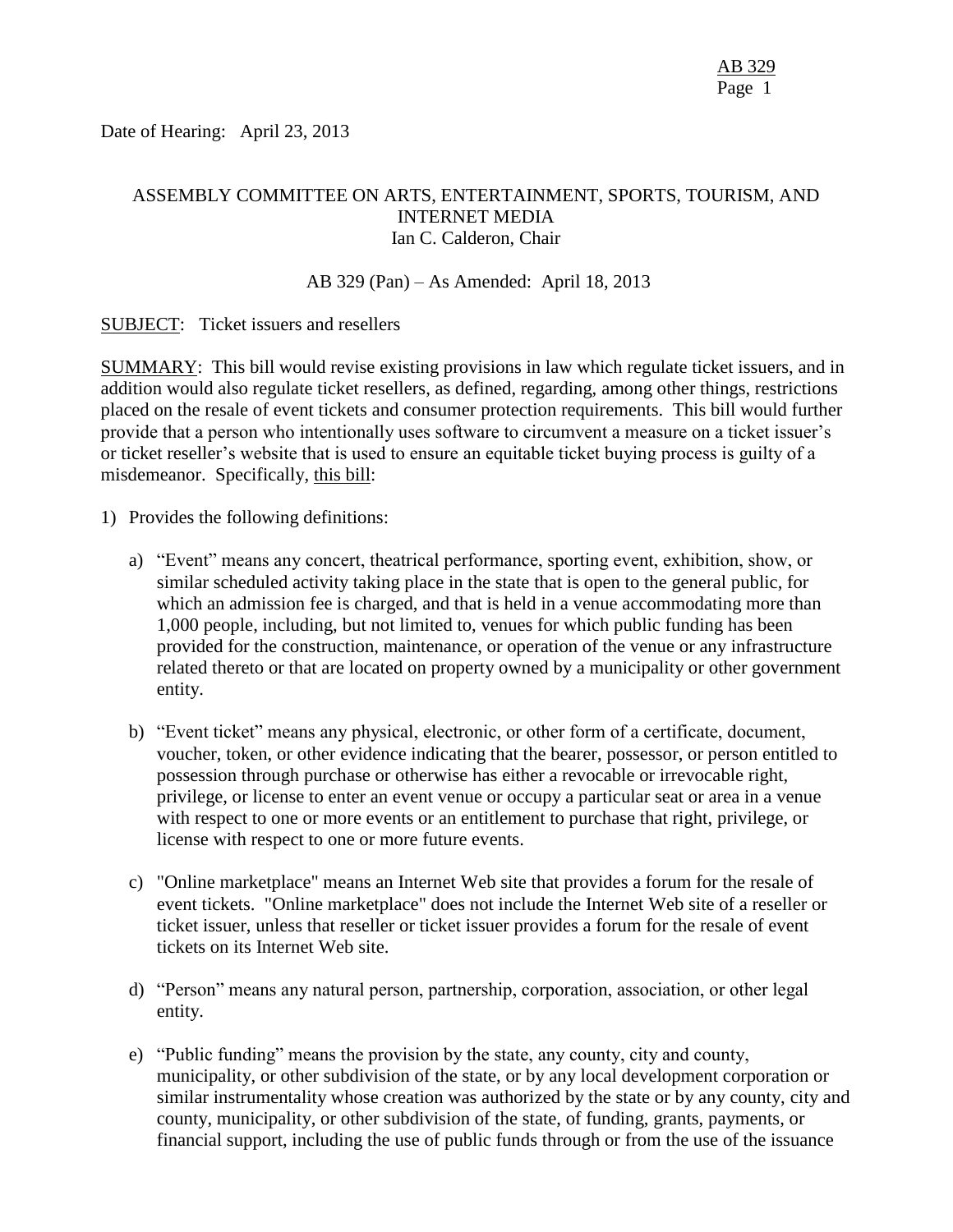of tax-exempt bonds, payments in lieu of taxes, property tax abatements, lotteries, sales taxes, or levies on parking, hotels, alcohol, car rentals, cigarettes, or other goods or services.

- f) "Resale" includes any form of transfer or alienation, or offering for transfer or alienation, of possession or entitlement to possession of an event ticket from one person to another, with or without consideration, whether in person or by means of telephone, mail, delivery service, facsimile, internet, e-mail, or other electronic means. "Resale" shall not include the initial sale of an event ticket by a ticket issuer.
- g) "Ticket issuer" means any person that makes event tickets available, directly or indirectly for initial sale, to the general public, and may include the operator of a venue, the sponsor or promoter of an event, a sports team participating in an event or a league whose teams are participating in an event, a theater company, musical group, or similar participant in an event, or an agent of any such person. "Ticket issuer" shall not include a person involved in, or facilitating, event ticket resale, an officially appointed agent of an air carrier, ocean carrier, or motor coach carrier who purchases or sells tickets in conjunction with a tour package accomplished through a primary event promoter or his or her agent by written agreement, or a nonprofit charitable organization that is exempt from tax under Internal Revenue Code Section 501(c)(3).
- h) "Ticket reseller" means any person engaging in the resale of event tickets. A " ticket reseller" shall not include a person who resells no more than 80 event tickets in any 12 month period
- i) "Venue" means the theater, stadium, field, hall, or other facility where an event takes place.
- 2) Except as otherwise provided in this chapter, this bill would provide that ticket issuers would be subject to misdemeanor penalties if they did any of the following:
	- a) Impose any terms or conditions on the event ticket transferability or otherwise prohibit a person from reselling the event ticket on an online marketplace not owned or operated by the ticket issuer or its authorized agent.
	- b) Impose any terms or conditions restricting the printing or forwarding of the event ticket, or impose any other pickup or transfer restrictions, for the purpose or with the foreseeable effect of, prohibiting the resale or gratuitous transfer of an event ticket.
	- c) Employ technological means for the purpose, or with the foreseeable effect of, prohibiting or restricting the resale of event tickets, including, but not limited to, issuing event tickets in an electronic form that is not readily transferrable to a subsequent purchaser or conditioning entry into the venue on presentation of a token, like the original purchaser's credit card or state-issued identification card, that cannot be readily transferred to a subsequent purchaser.
	- d) Seek to limit or restrict the price, or to impose a minimum or maximum price, at which an event ticket may be resold.
- 3) Provides that a person who intentionally uses or sells software to circumvent a security measure, an access control system, or other control or measure on a ticket issuer's or ticket reseller's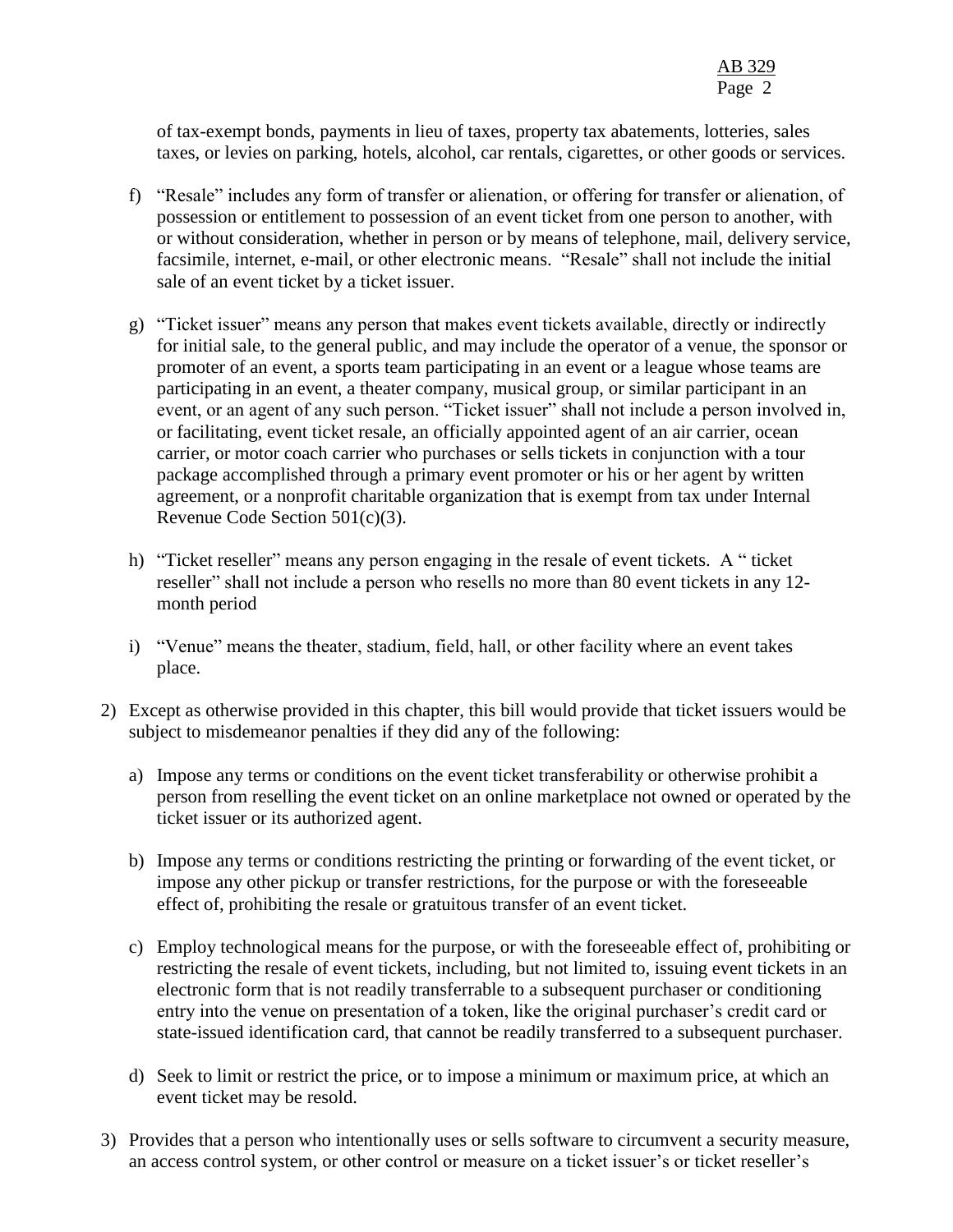Internet Web site that is used to ensure an equitable ticket buying process is guilty of misdemeanor.

- 4) Allows the Department of Consumer Affairs to issue regulations to implement the provisions of this chapter, including, but not limited to, regulations that do both of the following:
	- a) Prescribe allowable methods for marking of public sales tickets, including, but not limited to, the marking of event tickets that are not tangible.
	- b) Define categories of persons otherwise subject to this chapter who are temporarily or indefinitely excluded from the provisions of this chapter, or against whom the Attorney General determines to forbear the enforcement of this chapter in whole or in part, if the Attorney General determines the activities of those persons have a relatively insignificant impact on commerce in event tickets.
- 5) Extends the requirements currently applicable to ticket sellers, as defined, to ticket resellers, as this bill would define them.
- 6) Makes additional technical and conforming changes.

# EXISTING LAW:

- 1) Provides that a "ticket seller" means any person who for compensation, commission, or otherwise sells admission tickets to sporting, musical, theatre, or any other entertainment event. (Business & Professions Code Section 22503.)
- 2) Provides that a "Primary contractor" means the person or organization that is responsible for the event for which tickets are being sold. (Business & Professions Code Section 22503.5.)
- 3) Requires that a ticket seller shall have a permanent business address and shall be duly licensed as may be required by any local jurisdiction. (Business & Professions Code Section 22500.)
- 4) Further requires that a ticket seller shall maintain records of ticket sales, deposits, and refunds. (Business & Professions Code Section 22501.)
- 5) Requires that a ticket seller must, prior to sale, disclose to the purchaser by means of description or a map the location of the seat or seats represented by the ticket or tickets. (Business  $\&$ Professions Code Section 22502.)
- 6) Declares that it shall be unlawful for a ticket seller to contract for the sale of tickets or accept consideration for the sale of tickets unless the ticket seller meets one or more of the following requirements:
	- a) The ticket seller has the ticket in his or her possession. [Business & Professions Code Section 22502.1(a).]
	- b) The ticket seller has a written contract to obtain the offered ticket, as specified. [Business  $\&$ Professions Code Section 22502.1(b).]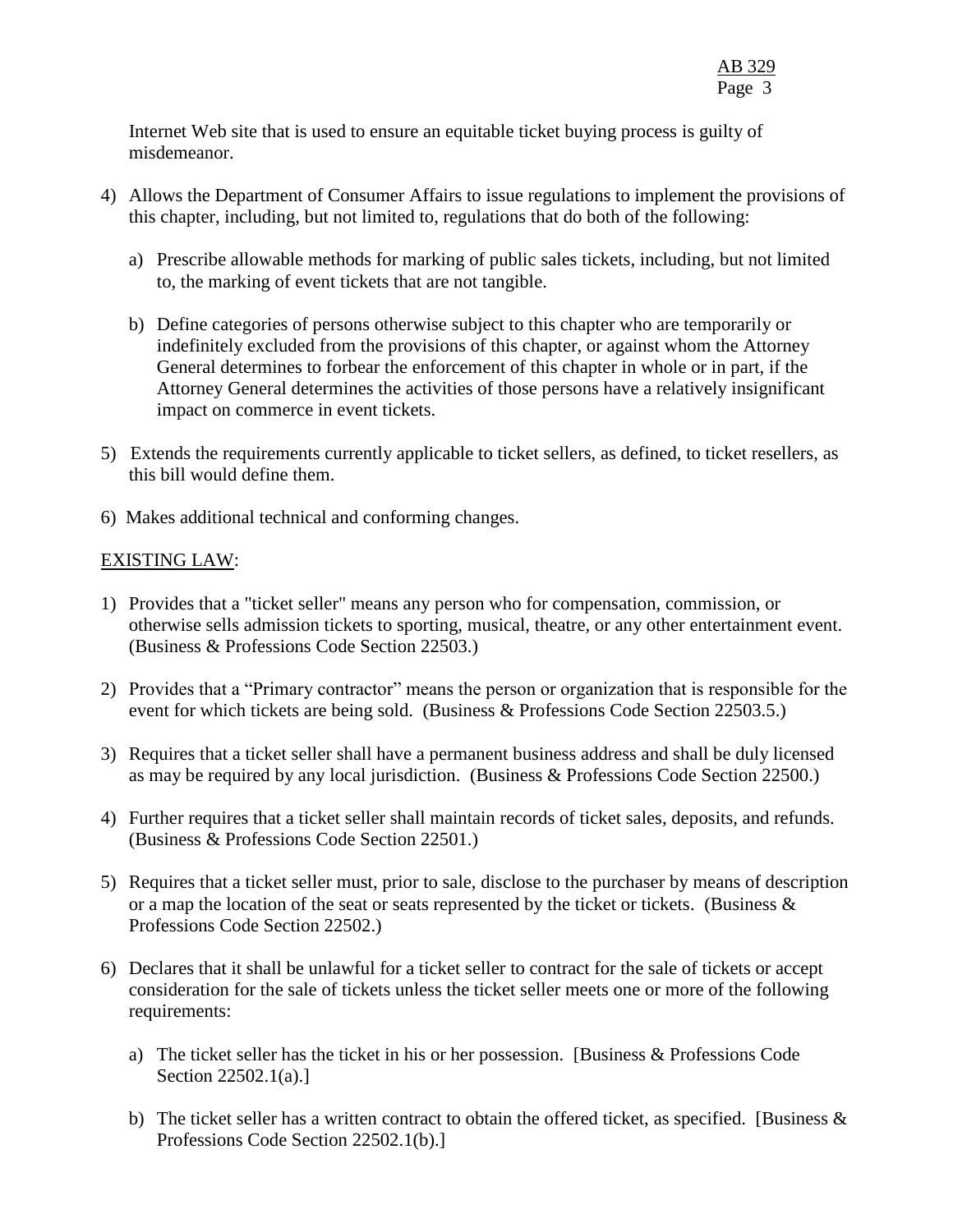- c) The ticket seller informs the purchaser that the seller may not be able to supply the ticket at the contracted price or range of prices, as specified. [Business & Professions Code Section  $22502.1(c).$
- 7) Allows acceptance of a deposit from a prospective purchaser as part of an agreement that the ticket seller will make best efforts to obtain a ticket at a specified price or price range and within a specified time. (Business & Professions Code Section 22502.1.)
- 8) Makes failure to deliver the tickets within a reasonable time or by a contracted time, at or below the price stated or within the range of prices stated, punishable as a misdemeanor. (Business  $\&$ Professions Code Section 22505.)
- 9) Provides that in addition to other remedies, a ticket seller who fails to supply a ticket at or below a contracted price or within a contracted price range shall be civilly liable to the ticket purchaser for two times the contracted price of the ticket, in addition to any sum expended by the purchaser in nonrefundable expenses for attending or attempting to attend the event in good faith reliance on seat or space availability, and reasonable attorney's fees and court costs. (Business & Professions Code Section 22502.3.)
- 10) Provides that ticket price of any event which is canceled, postponed, or rescheduled shall be fully refunded to the purchaser by the ticket seller upon request. (Business & Professions Code Section 22507.)
- 11) Declares that any deposit on a future event for which tickets are not available shall be refundable. (Business & Professions Code Section 22506.)
- 12) Allows any local jurisdiction to require a bond of not more than fifty thousand dollars (\$50,000) to provide for any necessary refunds. (Business & Professions Code Section 22507.)
- 13) Requires that a ticket seller shall disclose any service charges assessed, as provided. (Business & Professions Code Section 22508.)
- 14) Requires that any ticket seller who includes tickets to an event in conjunction with the sale of a tour or event package, as defined, shall disclose in any advertisements or promotional materials the price charged or allotted for the tickets. (Business & Professions Code Section 22509.)
- 15) Allows local agencies to impose local fees or taxes. (Business & Professions Code Section 22510.)
- 16) Exempts from its provisions the following persons:
	- a) Any primary contractor or seller of tickets for the primary contractor, as specified (Business & Professions Code Section 22503.5.);
	- b) Officially appointed agents of an air carrier, ocean carrier or motor coach carrier who purchases or sells tickets in conjunction with a tour package, as specified (Business & Professions Code Section 22503.6.);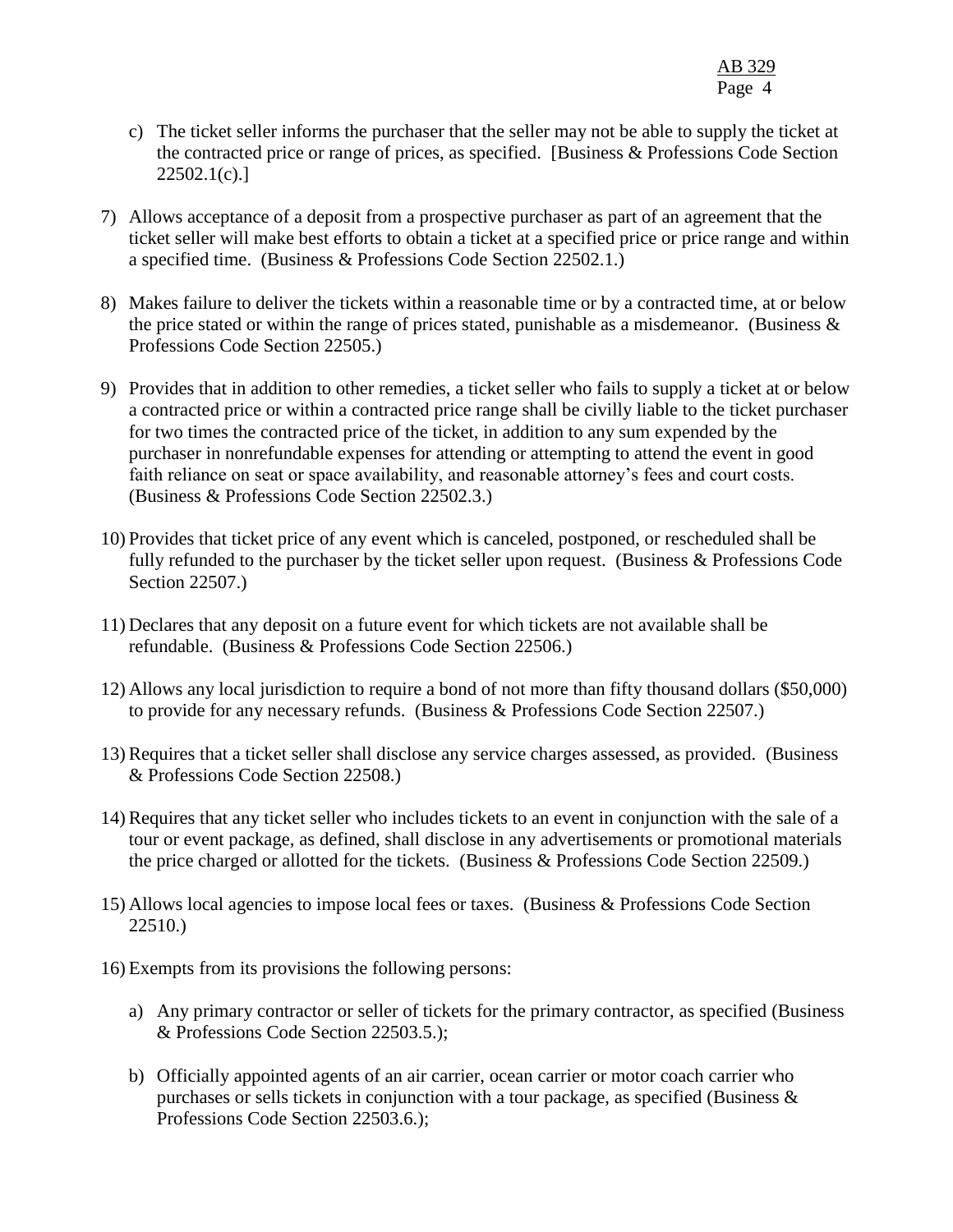- c) Persons who sell six tickets or less to any one single event, provided the tickets are sold off the premises (Business & Professions Code Section 22504.);
- d) Any nonprofit charitable tax-exempt organization selling tickets to an event sponsored by the organization. (Business & Professions Code Section 22511.)
- 17) Provides that a violation of any of these provisions constitutes a misdemeanor, and in addition authorizes a civil penalty not to exceed two thousand five hundred dollars (\$2,500) for each violation, which may be assessed and recovered in a civil action brought in the name of the people, as specified. [Business & Professions Code Section 22500(c).]
- 18) Provides that any person who, without the written permission of the owner or operator of the property on which an entertainment event is to be held or is being held, sells a ticket of admission to the entertainment event, which was obtained for the purpose of resale, at any price which is in excess of the price that is printed or endorsed upon the ticket, while on the grounds of or in the stadium, arena, theater, or other place where an event for which admission tickets are sold is to be held or is being held, is guilty of a misdemeanor. (Penal Code Section 346.)

# FISCAL EFFECT: Unknown

# COMMENTS:

1) Stated Need for Legislation: According to the author, "There is a growing trend among ticket sellers, to assert that ticketholders should not have full possession of their tickets. Instead, ticket sellers only sell restricted tickets that cannot be sold or given away or can only be transferred, often for a fee, through a website that the ticket seller controls to ensure a monopoly on the tickets. As an example he points out that, "Fans of the Los Angeles Angels now can only transfer their tickets through such a website, and many consumer advocates, such as Consumer Action, fear that the opportunity to charge for these kinds of ticket transfers will drain the pockets of more and more fans.

"To further burden fans, restricted tickets are tied to the original purchaser's credit card and photo ID. If you give or sell your tickets to a family member or friend or to a charity, you will have to obtain their credit card number, or give yours to them, to make the transfer. Some people generously donate tickets for a particular game from their season tickets to help local charities or volunteer organizations, and these burdens are likely to inhibit these contributions.

"This bill also prohibits the use of robotic ticket-buying software designed to bombard online box offices with thousands of simultaneous purchase requests, thereby gobbling up the best seats and preventing the average fan from obtaining ticket, and recognizes that there is a secondary market for event tickets, and provides regulation of that market, in order to further protect consumers."

#### 2) Recent Amendments: Major Provisions:

Prior to hearing in the committee, this bill was substantially amended. The original substantive version of the bill, dated March 21, 2013, would have deleted the existing law for ticket sellers contained in the Business and Professions Code in its entirety, and replaced it with a new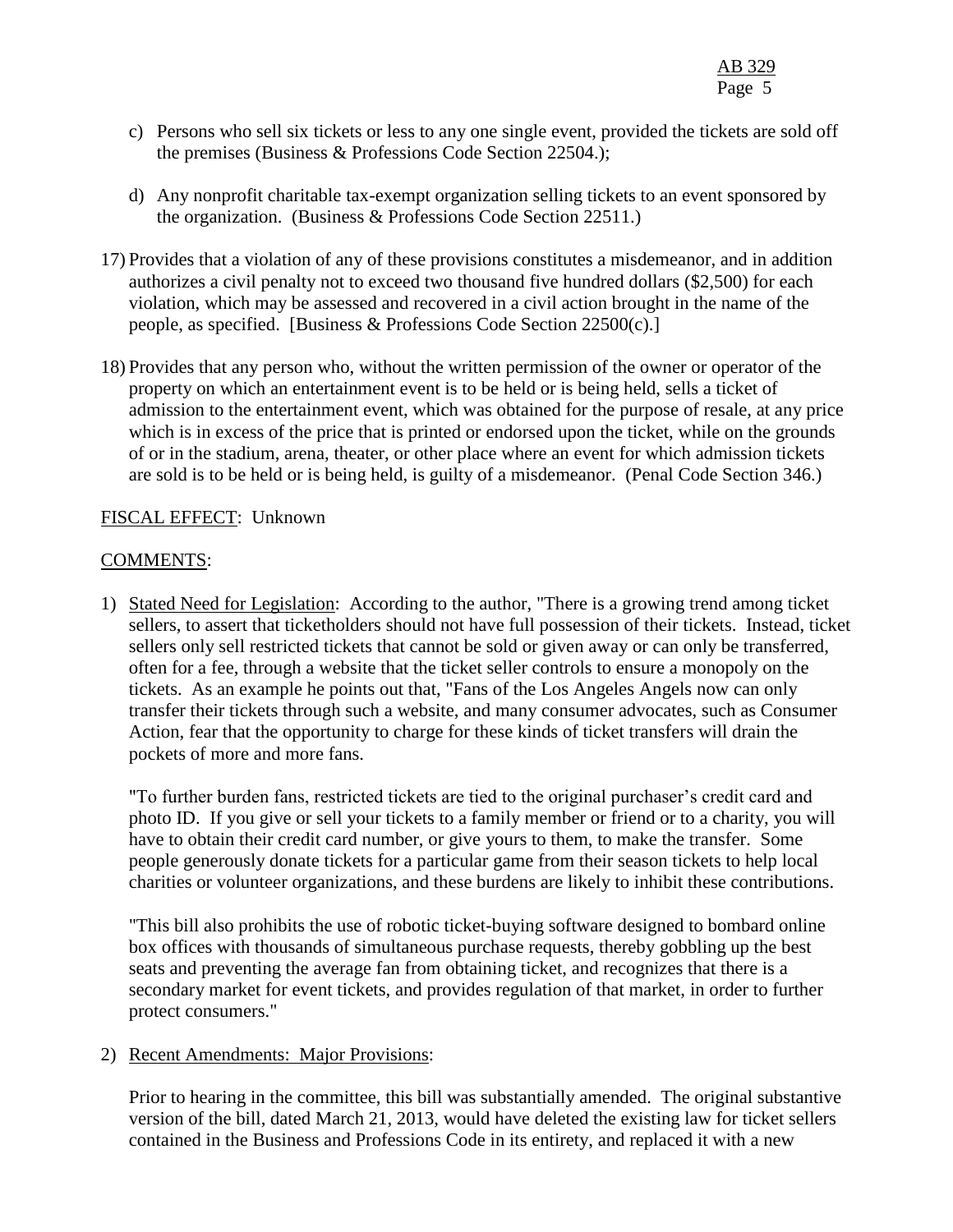scheme of regulation. That version drew many complaints, and according to the author did not reflect the strong consumer protection measure he intended this bill to represent.

Therefore, this bill was, again, substantially rewritten, to become a modification of the existing law which is designed to accomplish three major changes; to establish a new scheme of regulation for event ticket resellers; to allow for transferability of event tickets, and; to prohibit the use robotic or automated systems to circumvent fair access of all to purchase an event ticket upon its release to the public. The April 18, 2013 version, which this analysis reflects, contains these changes. The major provisions are as follows:

## a) Definitions:

This bill would add a definition of "ticket reseller" where one does not currently exist. It would also change the definition of "ticket seller" to "ticket issuer" and restructure the existing law to encompass the various authorized sellers to be identified in one section, such as tour operators and charities, which heretofore were defined in separate sections of the Chapter. Please see above for full detailed definition section.

## b) Regulation of Event Ticket Resellers - Excludes Online Marketplace Sites Such as Stubhub:

This bill provides that "online marketplace" means an Internet Web site that provides a forum for the resale of event tickets. "Online marketplace" does not include the Internet Web site of a reseller or ticket issuer, unless that reseller or ticket issuer provides a forum for the resale of event tickets on its Internet Web site.

It should be noted that while "online marketplace" is excluded from the provisions of this bill, existing laws against fraud and unfair business practices will still apply to their activities. (See Civil Code Sections 1572-3; Penal Code Section 532, et seq.; Business and Professions Code Section 17200, et seq.)

## c) New Regulation of Event Ticket Sellers: No Limitation on Transferability or Price of Event Tickets Offered by Resellers:

Except as otherwise provided in this chapter, this bill would provide that ticket issuers would be subject to misdemeanor penalties if they did any of the following:

- i) Impose any terms or conditions on the event ticket transferability or otherwise prohibit a person from reselling the event ticket on an online marketplace not owned or operated by the ticket issuer or its authorized agent.
- ii) Impose any terms or conditions restricting the printing or forwarding of the event ticket, or impose any other pickup or transfer restrictions, for the purpose or with the foreseeable effect of, prohibiting the resale or gratuitous transfer of an event ticket.
- iii) Employ technological means for the purpose, or with the foreseeable effect of, prohibiting or restricting the resale of event tickets, including, but not limited to, issuing event tickets in an electronic form that is not readily transferrable to a subsequent purchaser or conditioning entry into the venue on presentation of a token, like the original purchaser's credit card or state-issued identification card, that cannot be readily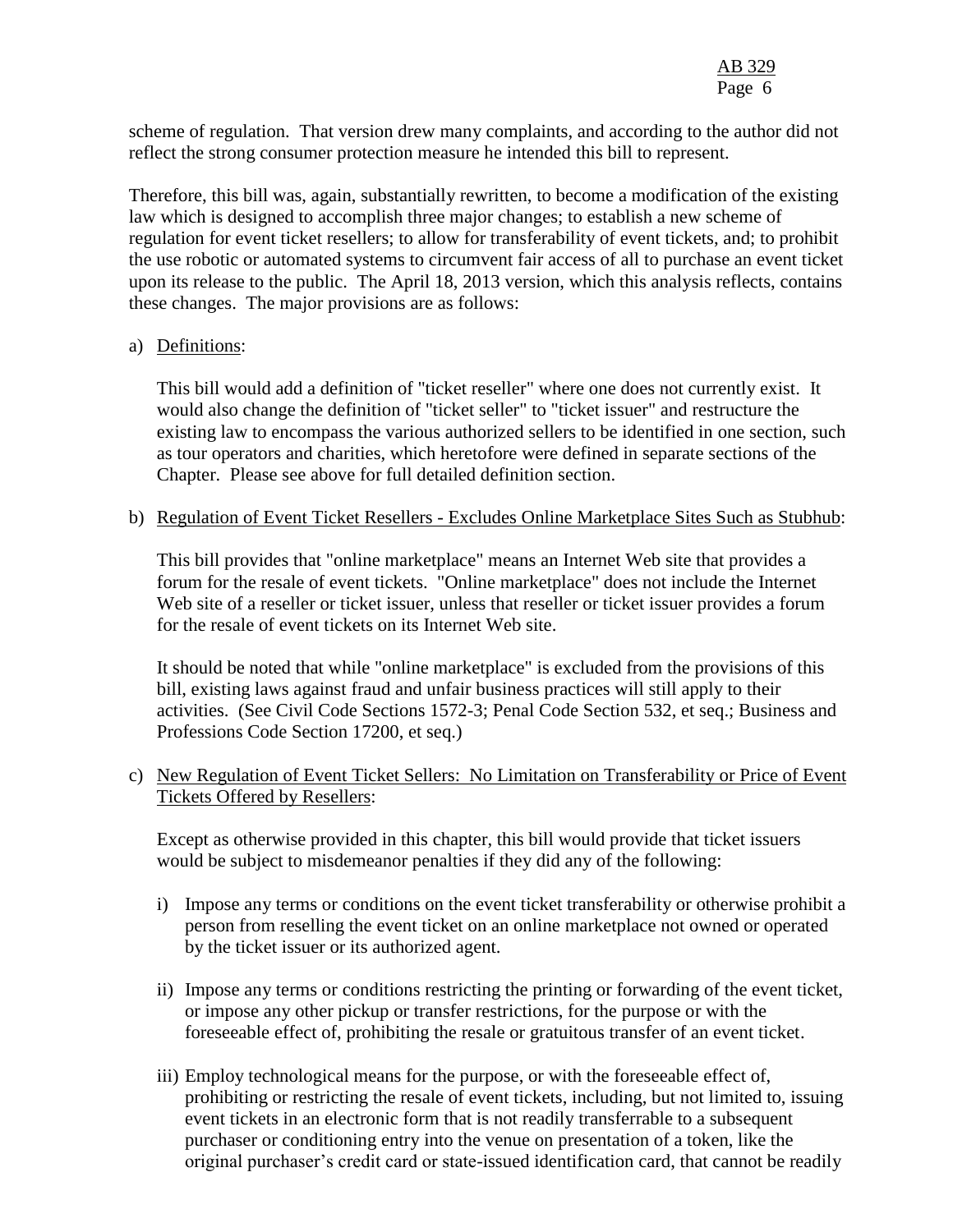transferred to a subsequent purchaser.

iv) Seek to limit or restrict the price, or to impose a minimum or maximum price, at which an event ticket may be resold.

## d) No Use of Computerized Software Known as "Bots" to Circumvent Equitable Ticket Buying:

This bill would declare that anyone who intentionally uses or sells software to circumvent a security measure, an access control system, or other control or measure on a ticket issuer's or ticket reseller's Internet Web site that is used to ensure an equitable ticket buying process, is guilty of a misdemeanor.

## e) Allow Department of Consumer Affairs to Promulgate Regulations:

The Department of Consumer Affairs may issue regulations to implement the provisions of this chapter, including, but not limited to, regulations that do both of the following:

- i) Prescribe allowable methods for marking of public sales tickets, including, but not limited to, the marking of event tickets that are not tangible.
- ii) Define categories of persons otherwise subject to this chapter who are temporarily or indefinitely excluded from the provisions of this chapter, or against whom the Attorney General determines to forbear the enforcement of this chapter in whole or in part, if the Attorney General determines the activities of those persons have a relatively insignificant impact on commerce in event tickets.

# 3) Support:

# a) Transferability and a Regulated Secondary Market for Event Tickets:

eBay writes in support on behalf of Stubhub, "The growing implementation of restrictive ticketing regimes for events is threatening the rights of individual consumers across the United States. Restricted paperless tickets are tied to the original purchaser's credit card and photo ID and often non-transferable or only transferable on the original seller's preferred website. With passage of this bill, California will preserve consumer and individual rights to freely transfer concert and sporting event tickets by making it unlawful for a ticket issuer to prohibit or restrict the resale or offering for resale of an event ticket by a lawful possessor of the ticket."

According to Fan Freedom, "This bill is necessary because ticket sellers such as Ticketmaster, and the artists, sports teams and venues they do business with, use restricted tickets to limit what fans can and cannot do with our tickets. Restricted tickets are tied to the original purchaser's credit card and photo ID and are often non-transferable, or only transferable through an artist's, team's, or venue's preferred resale website. If fans do not have the choice of how a ticket is used, who uses it, how it is transferred or at what price it can be resold, fans do not really own those tickets.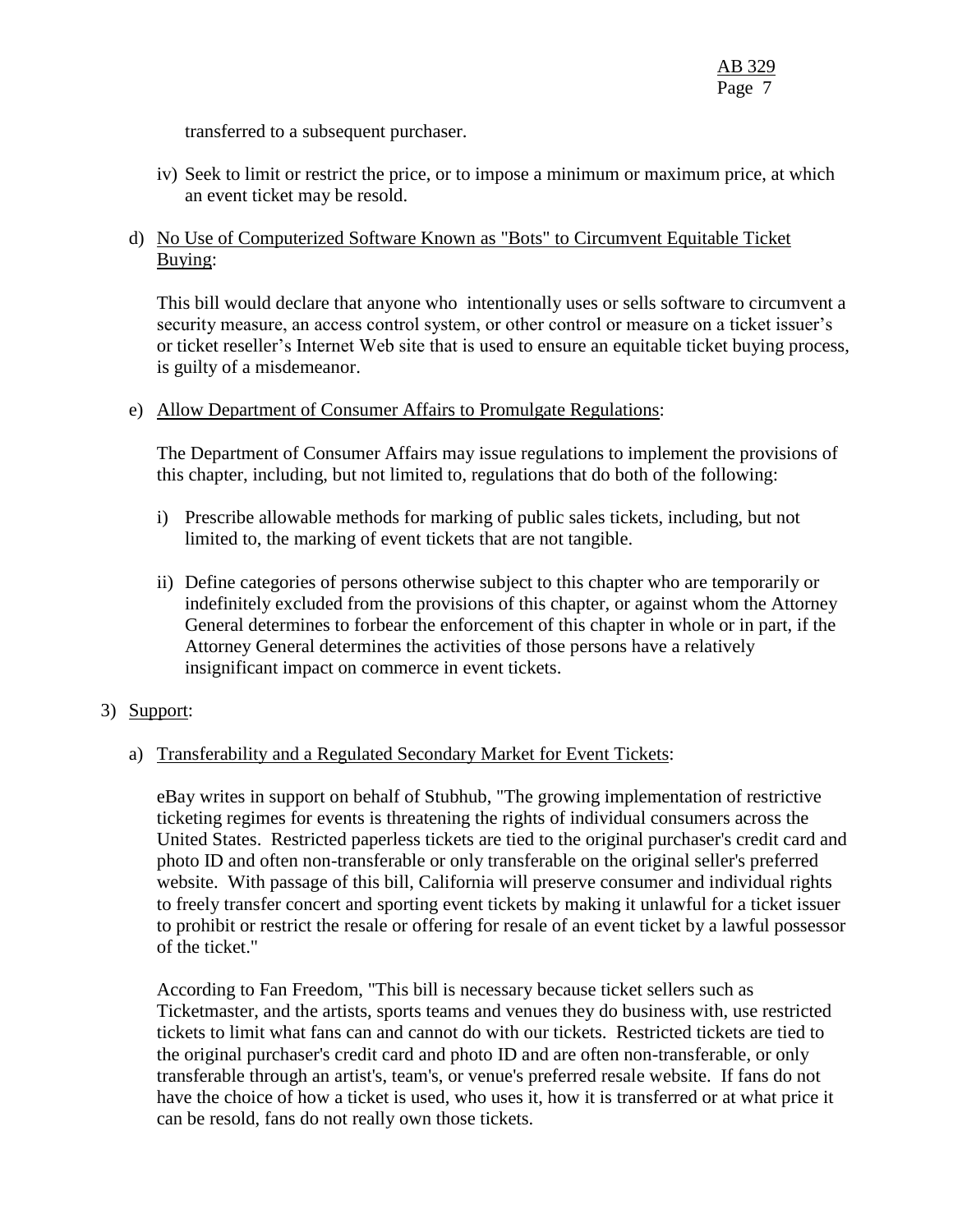"For example, the Los Angeles Angels of Anaheim launched their own resale site in partnership with Ticketmaster that would implement minimum prices for resale tickets and restrict season ticket holders from emailing tickets to any other person until 48 hours before a game. A ticket holder can also only transfer tickets to 10 games over the course of the season. The terms and conditions also stipulate that transfer of a ticket is prohibited without the consent of the team unless fans use the Angels/Ticketmaster resale website."

Another line of support comes from non-profits and charities which use tickets as prizes. Typical of this is the Bonnie J. Addario Lung Cancer Foundation who wrote, "Fundraising is always a challenge for nonprofits. Donations of sports, theatre and concert tickets play a crucial role in nonprofit groups' fundraising efforts. "Tickets make wonderful door prizes, raffle prizes and silent auction items. For this reason, it is critically important to nonprofits that event tickets remain easily transferrable and that sharing, gifting and reselling tickets remain easy for ticket owners and the nonprofits they generously support. We have been fortunate to receive generous ticket donations from many in the entertainment industry, but it is critical that private individuals continue to have the choice of how to use their tickets, including using them as charitable donations. Fundraising is always difficult, and restricted tickets add extra hurdles on donors that we fear will have a chilling effect on these critical donations."

Mr. Steve Barrilleaux states, "I own Safe Harbor Pension and Wealth, a small investment firm located in Roseville. We help people throughout the region with their financial and retirement needs. For the last six years I have bought into a Sacramento Kings season ticket package with five other friends. However I am not the original signed purchaser of the tickets package. My paid share of the ticket package is seven of the games and I use them to entertain clients and prospect new business. This is a substantial investment in my new business marketing, and an invaluable perk that I can offer my clients. If a restrictive policy were put in place that only the original purchaser can use our tickets it would significantly impact my current client relations."

b) Line-Jumping Automated Ticket Systems Which Exclude Consumers From Lower/Originally Priced Event Tickets:

The American Bus Association, National Tour Association and the United Motor Coach Association write in strong support of this provision, saying, "This bill cracks down on unscrupulous online ticket sale 'line jumpers' and affirms consumers' property rights by clarifying that event tickets they purchase are their personal property. We do so on behalf of our more than 3,000 motorcoach and tour packager members nationwide, including more than 259 in California, that rely on their ability to buy and sell event tickets to create tour packages that generate millions of dollars each year for California's economy."

Most opponents to this measure agree that this provision of AB 329 is a good idea. Typical of this line of letters is that from the San Francisco 49rs, who state, "Although we oppose AB 329, we strongly agree that the use of BOTs and other computer hacking programs should be illegal. …"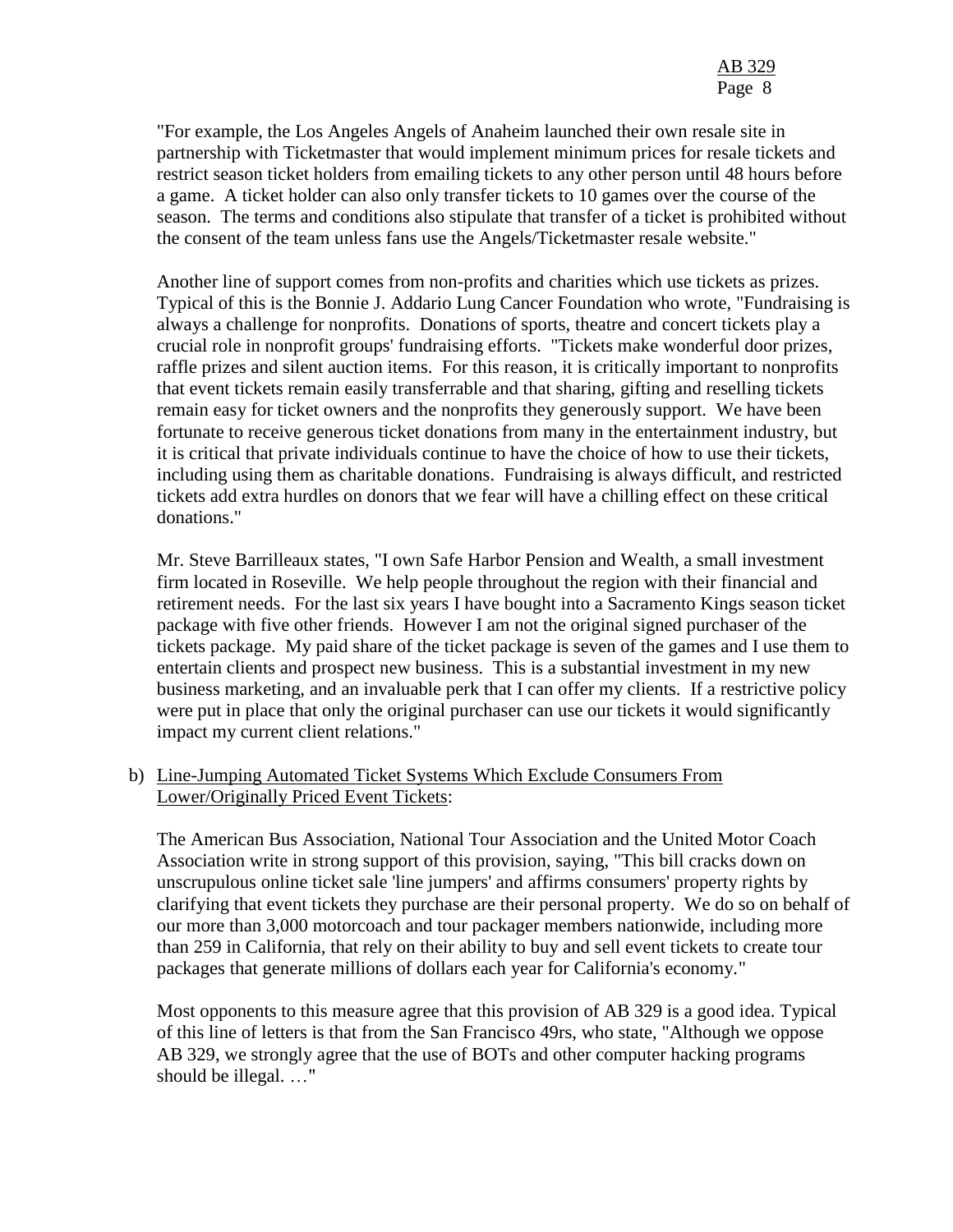## 4) Opposition:

# a) Major League Baseball: No Need for Regulation Which Could Stifle Evolving Consumer Friendly Ticketing Technology:

A group of Major League Baseball entities (MLB Entities) state, "For more than a decade, the MLB Entities have innovated in the secondary ticketing area, with millions of tickets having been resold or transferred through supported programs. In California, these efforts date back to 2000, when the San Francisco Giants pioneered by launching an authorized, consumer-friendly secondary ticket service from its official website.

"In order to provide California fans with the best ticket services and conveniences possible, the MLB Entities invest significantly in and support the advancement of electronic ticket technologies in both the primary and secondary ticket markets. For example, a Giants fan can purchase a game ticket online, download it electronically to his or her smartphone and present the ticket image, as shown on the smartphone screen, for scanning and entry at AT&T Park. In addition, fans can electronically transfer their tickets to other fans, who would be assured by the teams' support of the process that they are legitimate tickets. Despite the many advantages to consumers and efficiencies these technologies provide venue operators, these emerging technologies would be in this bill's cross-hairs. The better course is to continue to let this rapidly-changing area develop on its own, rather than be disrupted through additional and unnecessary regulation.

#### b) Secondary Market for Event Tickets Could Harm Consumers:

The San Jose Sharks write to express their concerns based upon reasoning shared with other opponents that, "A law banning paperless and will-call ticketing would interfere with a dynamic, competitive marketplace by directly benefiting scalpers and secondary-market ticket brokers. This bill is heavily supported by scalpers and secondary-market ticket brokers because these methods serve to limit the damage they cause to the ticket market. The secondary ticket resale market is big business, and scalpers and ticket brokers make up an increasingly large percent of all ticket resellers. Scalpers and ticket brokers directly hurt the average California consumer by employing schemes and tactics to buy tickets en masse and resell them at prices well above face value. Ultimately, the inflated market created by these scalpers and secondary-market ticket brokers causes increased ticket prices and ancillary costs that are ultimately passed on to your constituents. The ticket methods this bill proposes to ban serve to limit such costs, thus ensuring that the average fan has access to reasonably priced tickets to the Venues and Events in which California state and local governments have a significant investment".

According to Shorenstein Hays Nederlander Theatres, LLC, who operate several theaters in San Francisco and do their own event ticketing, "This bill would negatively affect California consumers by banning proven ticketing methods that protect fans. These methods, while used primarily in cases of high-demand events, can ensure a purchased ticket cannot be resold above the face value set by the artist, team, promoter, who want to protect fans from an out-of-control resale market. ID-check at will call and paperless ticketing are options selected by the above stakeholders. In fact, paperless ticketing accounts for less than 0.01% of all ticket sales. These methods benefit your constituents with reasonably-priced tickets, and ensure that they pay only the price set by the artist, team, venue, and promoter - as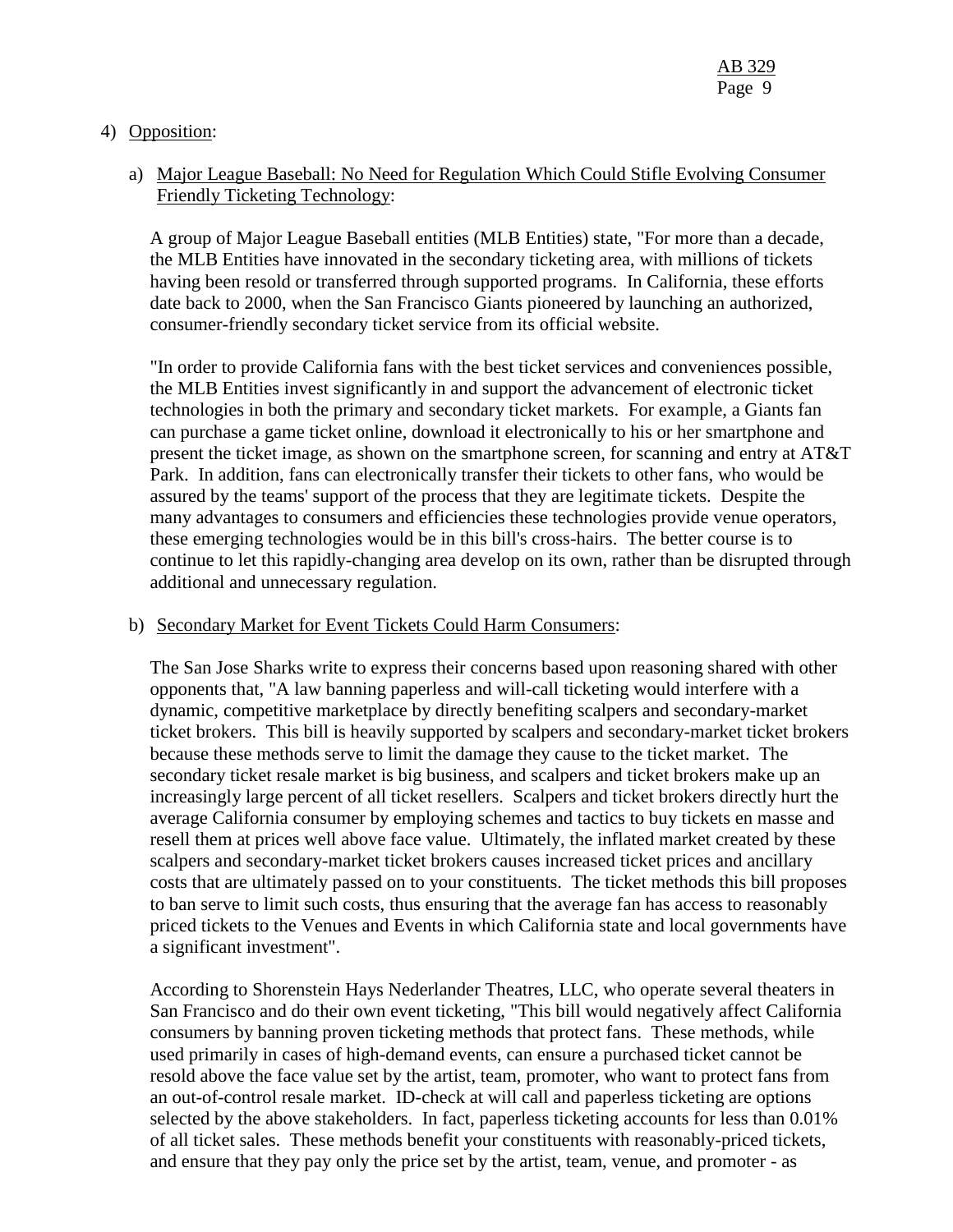opposed to the higher prices set by ticket scalpers, who artificially inflate prices by causing shortages in the market. A law banning paperless and will-call ticketing would not only interfere with a robust and dynamic competitive marketplace, but would put scalpers ahead of your constituents."

#### c) AB 329 Could Result in Indirect Harm to Local Economies:

The City of Thousand Oaks is typical of opponents who wrote the committee to share their concern that the bill indirectly hurts the economy and fans/patrons. "The sports and entertainment industry are responsible for retaining current jobs and promoting new ones. Many ancillary and local businesses (hotels, restaurants, parking lots, food vendors, union workers, etc.) are positively impacted when a tour comes through a city. Event presenters and artists are less likely to want to host an event in California is new State regulations such as this bill creates an unfair advantage to scalpers creating a disadvantage to their fans."

#### 5) Committee Comment: Small venues are excluded from consumer protections under AB 329:

This bill would limit its provisions to venues which accommodate more than 1,000 people. Current law has no such limitation on the consumer protections afforded to purchasers of event tickets. This limitation upon the size of venues covered by this bill creates a two-tiered system of regulation, whereby small venues and their clientele would be left unprotected against unscrupulous ticketing practices.

Given the popularity of "club" events and the limited nature of available tickets for small venue shows, one could foresee the tickets for all events, but especially major acts in small venues, being a source of potential mischief. If this bill should be approved by the committee and move forward, the author may consider amending the limitation upon venues covered by its consumer protection provisions out of the bill.

#### 6) Prior Related Legislation:

- a) AB 2612 (Plescia), of the 2007-08 Legislative Session, introduced as a spot bill to amend the ticket seller's provisions of the B&P Code. AB 2612 was held in the Assembly Rules Committee without referral.
- b) SB 1022 (Campbell), of the 2005-06 Legislative Session, would have included Licensed Ticket Sellers, and other businesses, eligible to organize as Limited Liability Corporations (LLC). SB 1022 was returned to the Secretary of the Senate by the Senate Judiciary Committee without a hearing pursuant to Joint Rule 56.
- c) SB 1602 (Battin) of the 2005-06 Legislative Session, would have expanded the definition of scalping under the Penal Code, to extend the prohibition against selling event tickets purchased for resale above market value on the event premises, to any purchase of tickets for resale in an amount over the limitation on maximum number of tickets allowed by the original ticket seller and for any amount of profit. The bill also would have criminalized the use of automated computer purchases of event tickets in order to accomplish the purchase above the seller's limit, by defining the practice as "criminal interference" with the seller's Web site. SB 1602 was held on Senate third reading at the request of the author.